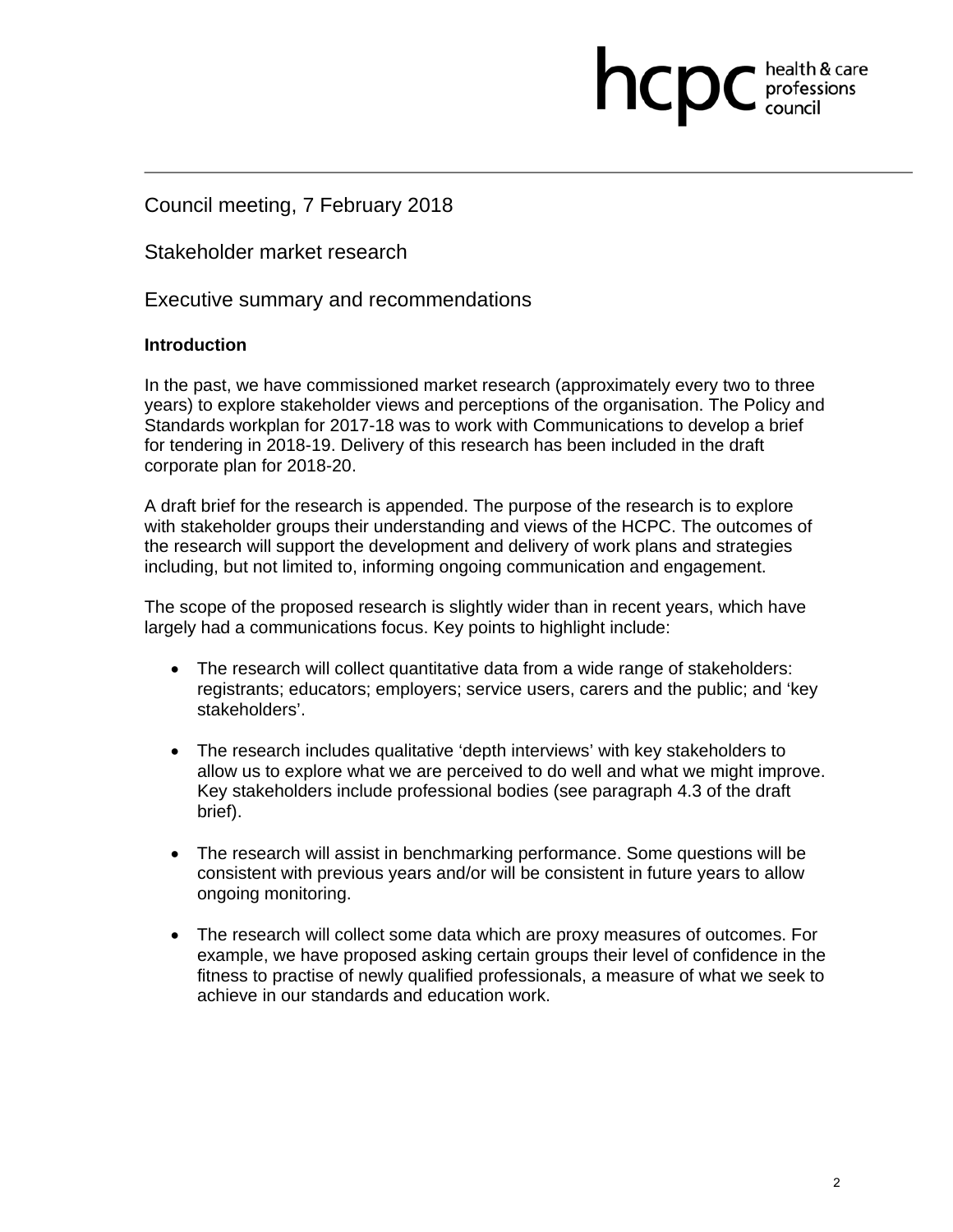# **Decision**

This Council is invited to discuss and comment on the attached brief.

#### **Background information**

The previous market research study, carried out by IPSOS Mori, is here: http://www.hcpc-uk.org/assets/documents/10004A69Enc05- Stakeholderperceptionsandsocialmediaintelligenceresearchreport.pdf

#### **Resource implications**

The commissioning and conduct of the research will be managed by the Policy team, with input from relevant colleagues including the Communications Department.

#### **Financial implications**

The research will need to be funded from the 2018-19 budget. A budget of c.£70,000 is anticipated (subject to agreement of the 18-19 budget).

#### **Appendices**

Draft research brief

#### **Date of paper**

26 January 2018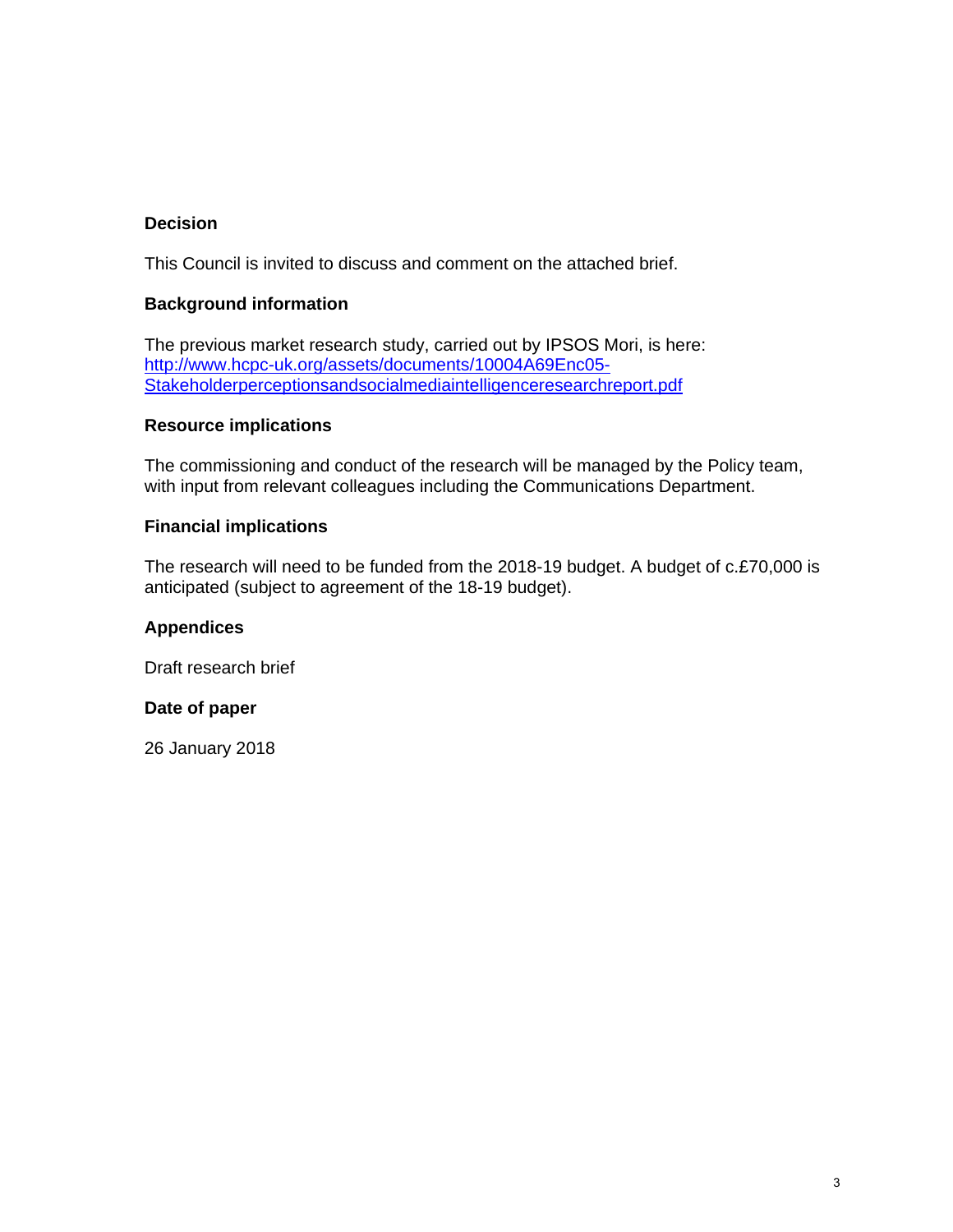# hcp professions<br>council

# **INVITATION FOR RESEARCH PROPOSALS**

#### **Understanding and views of the HCPC**

## **1. Introduction**

- 1.1 The purpose of the research is to explore with stakeholder groups their understanding and views of the HCPC. The outcomes of the research will support the development and delivery of work plans and strategies including informing ongoing communication and engagement.
- 1.2 This research will build on similar research carried out for the HCPC in previous years. The intention in part is to benchmark stakeholder views and understanding (including capturing proxy measures of outcome) in a way which can be compared to previous research and/or can be monitored in future research.
- 1.3 We anticipate that as core components the research is likely to include (some combination of the following).
	- Online and/or telephone surveys with a range of stakeholder groups.
	- Depth interviews with key stakeholders.
- 1.4 A budget of up to **c.£70,000** is available for this work (depending on the scope of the research). The deadline for proposals is **23 March 2018**.

# **2. About the HCPC**

- 2.1 The Health and Care Professions Council (HCPC) is an independent multiprofessional regulator set up to protect the public. We register the members of 16 professions. We set and maintain standards which cover education and training, behaviour, professional skills and health; approve and monitor education programmes which lead to registration; maintain a register of people that successfully pass those programmes; and take action if a registrant's fitness to practise falls below our standards.
- 2.2 We were set up in 2002 and now regulate 16 health and care professions (c. 350,000 registrants) including, for example, biomedical scientists, dietitians and operating department practitioners. 15 of these professions are regulated on a UK-wide basis. Social workers are regulated on an England only basis, with separate regulators in the other UK countries.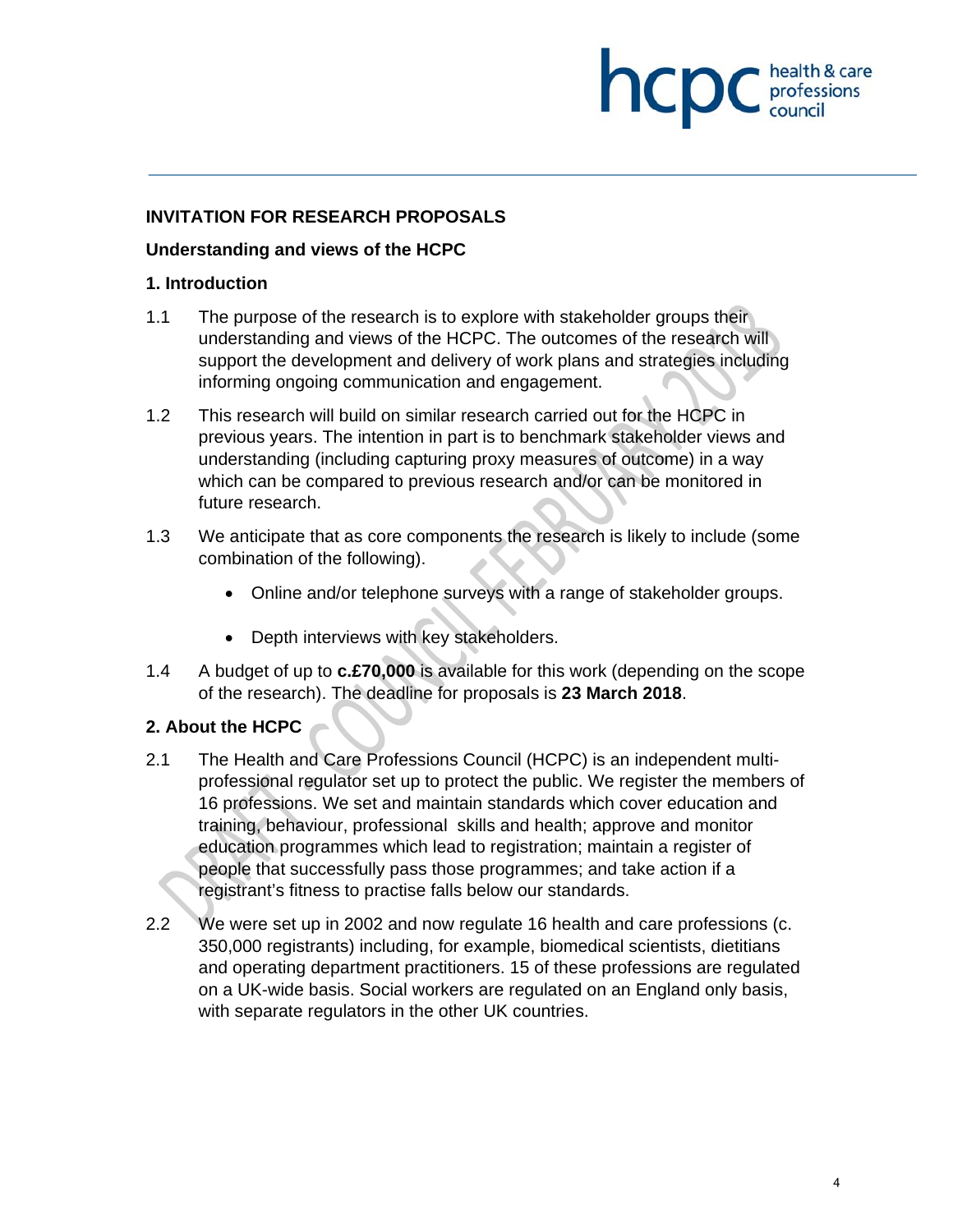## **3. Background to the research**

3.1 This section outlines some in-exhaustive background to this research.

# **Previous market research**

- 3.2 We previously commissioned similar research in 2005, 2007, 2011 and 2015. The focus in the past has largely been on communications, with the outputs of the research influencing the ongoing development of the communications strategy and communications work plans.<sup>1</sup>
- 3.3 The 2015 study was carried out by Ipsos Mori and aimed to assist the HCPC in understanding the following among each of the key audiences:
	- awareness and perception of regulation specifically with regard to the professions that the HCPC regulates;
	- awareness of and views towards the HCPC's role and functions;
	- how the HCPC currently communicates and engages; and
	- how these groups would like to be communicated with in the future.<sup>2</sup>
- 3.4 The research included general public and service users; service user, patient and public organisations; and HCPC registrants.
- 3.5 Other periodic, project-based HCPC market research has explored specific topics such as the expectations of complainants in the fitness to practise process and the views of registrants and stakeholders on the HCPC's Continuing Professional Development (CPD) standards and audits. 3 We collect regular data of stakeholders' customer service experience – for example, about their contact with our Registration Department.
- 3.6 We also periodically commission academic research to assist our decision making – for example, of relevance to the proposed scope of this study is previous research we commissioned which sought to establish how effective our standards of education and training were in preparing newly qualified professionals for practice.4

<sup>1</sup> See: http://www.hcpc-uk.org/mediaandevents/research/

<sup>2</sup> Ipsos Mori (2015). HCPC perceptions audit.

http://www.hcpc-uk.org/assets/documents/10004A69Enc05-

Stakeholderperceptionsandsocialmediaintelligenceresearchreport.pdf <sup>3</sup>See: http://www.hcpc-uk.org/publications/research/

<sup>4</sup> Chambers, M. *et al* (2017). Preparation for practice: The role of the HCPC's standards of education and training in ensuring that newly qualified professionals are fit to practise http://www.hcpc-uk.org/publications/research/index.asp?id=1144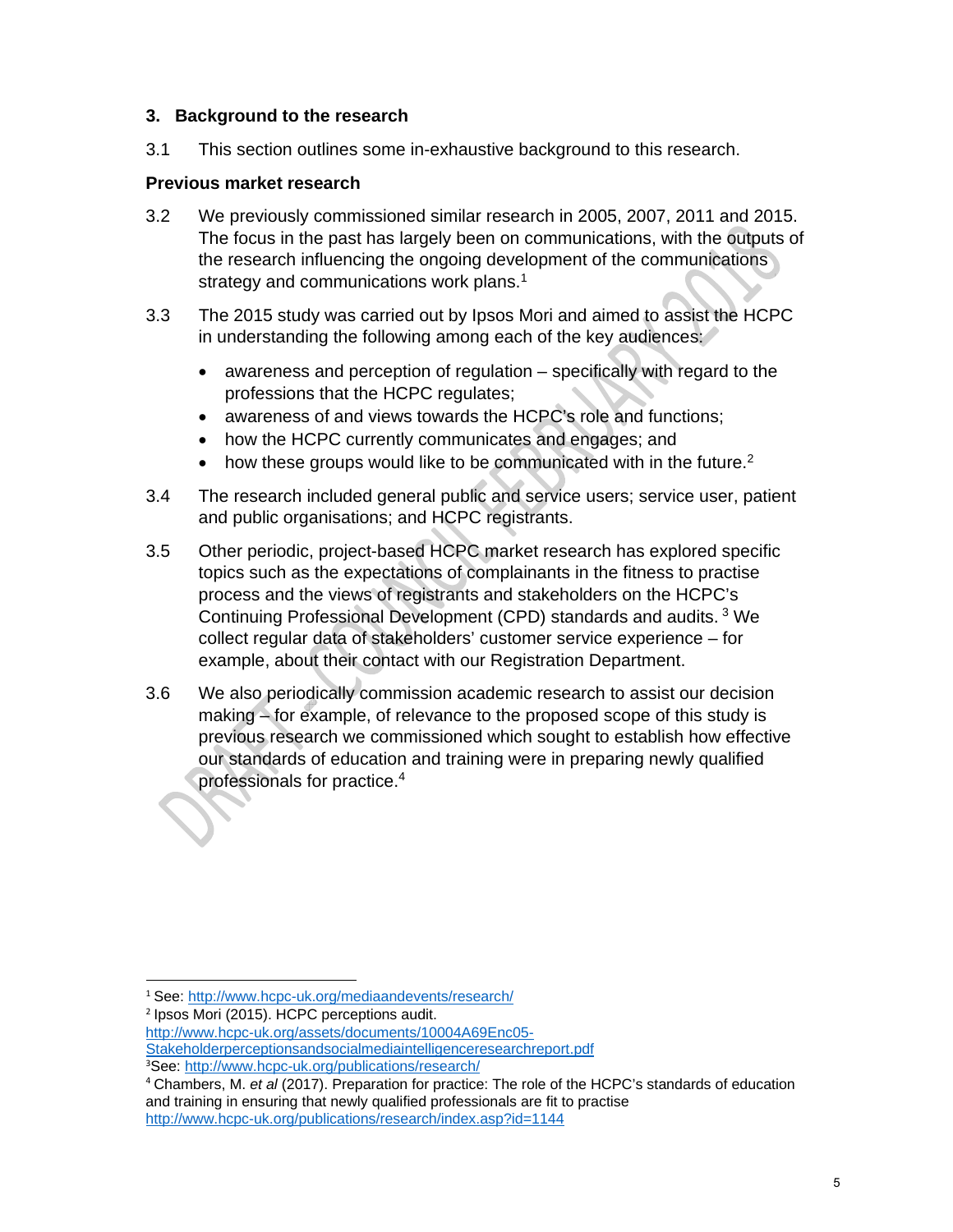# **Understanding the prevalence of complaints about paramedics and social workers**

- 3.7 We have recently published research undertaken by the University of Surrey, looking at understanding the fitness to practise cases we receive about paramedics and social workers in England – the professions in which we receive the highest proportions of concerns.5
- 3.8 The data collected in the research and the recommendations of the research team have highlighted a number of areas we wish to explore further in this research including the following.
	- Understanding of stakeholders of the fitness to practise process, including when to make a referral.
	- Understanding of registrants of key parts of the standards of conduct, performance and ethics including:
		- o the requirement to self-refer fitness to practise issues;
		- o reporting concerns about safety or well-being of service users; and
		- o being open and honest with service users when things go wrong.

<sup>5</sup> Van der Gaag, A. *et al* (2017). People like us? Understanding complaints about paramedics and social workers.

http://www.hcpc-uk.org/publications/research/index.asp?id=1144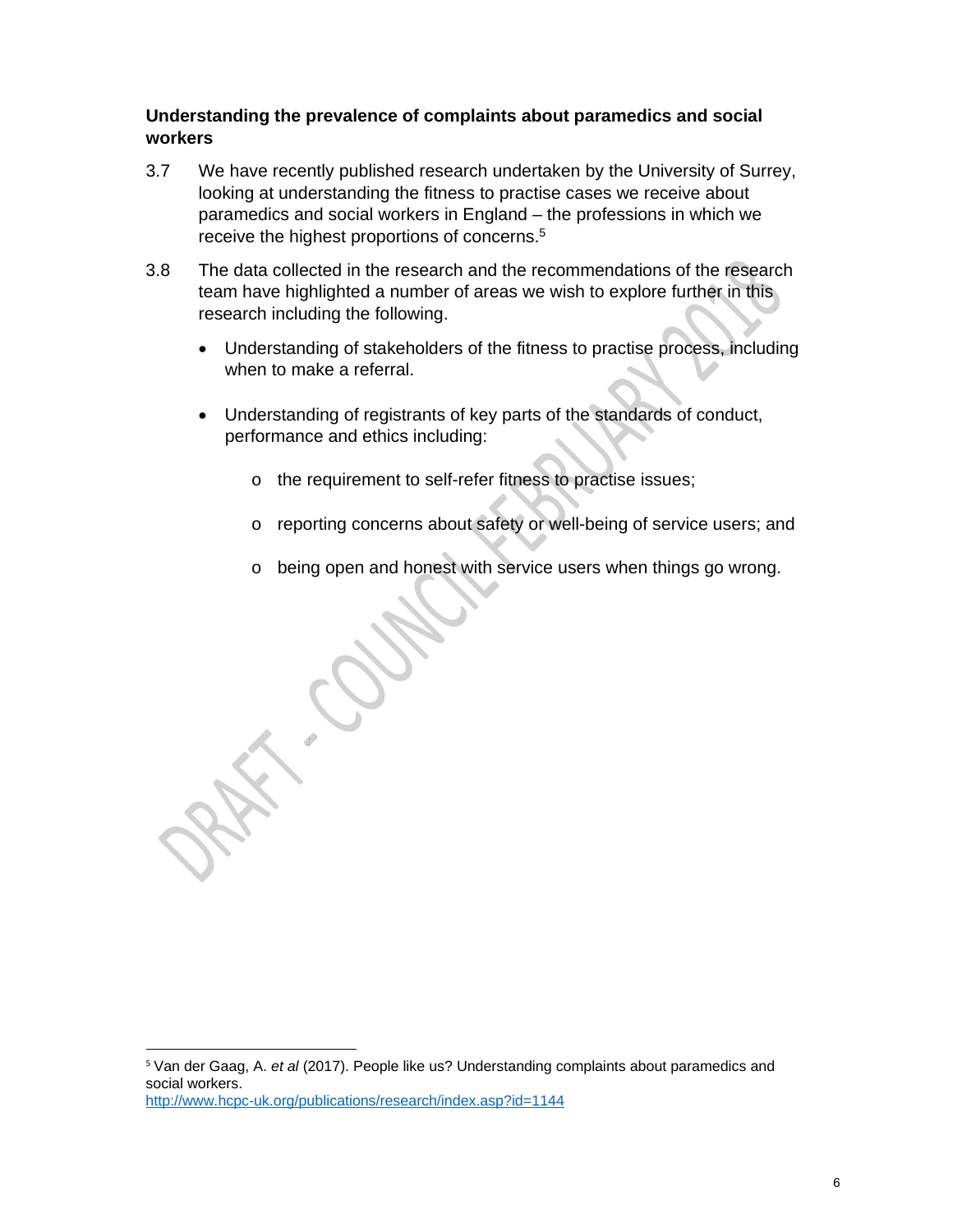# **4. Scope of proposed research**

4.1 This section outlines the scope of the proposed research.

# **Stakeholder groups**

- 4.2 The research must include the following stakeholder groups.
	- Registrants (health and care professionals registered with the HCPC in one of the 16 professions we regulate).
	- Educators.
	- Employers.
	- Key stakeholders.
	- Service users, carers and the public.
- 4.3 The 'key stakeholders' group is an umbrella term for a group of organisational stakeholders with a high interest or stake in the HCPC's work, who are often opinion formers and who in many cases are in a position to give their 'constituency's' views of the HCPC. For example, this would include national organisations such as professional bodies, unions and some public bodies.
- 4.4 We would facilitate the research wherever possible for example, by sending out surveys to registrants and employers or by providing contact information.

# **Quantitative research**

- 4.5 The purpose of this research is in part to gather quantitative data which allows benchmarking of the understanding and views of stakeholders of the HCPC. We anticipate that some questions included in the 2015 study are likely to be included in some form in this research so that relative performance / progress can be tracked.
- 4.6 The specific stakeholder groups to be targeted in this research are different from that included in the last study – with employers, educators and key stakeholders added.
- 4.7 We also want to widen the focus of the research by more explicitly gathering data on different stakeholders' assessment of our performance in securing relevant outcomes, for example, employer views on whether they consider newly qualified registrants are adequately prepared for practice. We will want to work with the appointed research team to develop appropriate questions in these areas that might then be used to track relative performance / progress in future studies.
- 4.8 In addition, we would like to measure how the HCPC is perceived and what it represents for stakeholders. This should include metrics for brand associations and how these align with the HCPC's vision and values.
- 4.9 Annex A outlines the high level areas that we anticipate will be covered during the research with each stakeholder group. This is, however, only indicative and may require further refinement. These areas will form the basis of the development of questions and topic guides by the research team.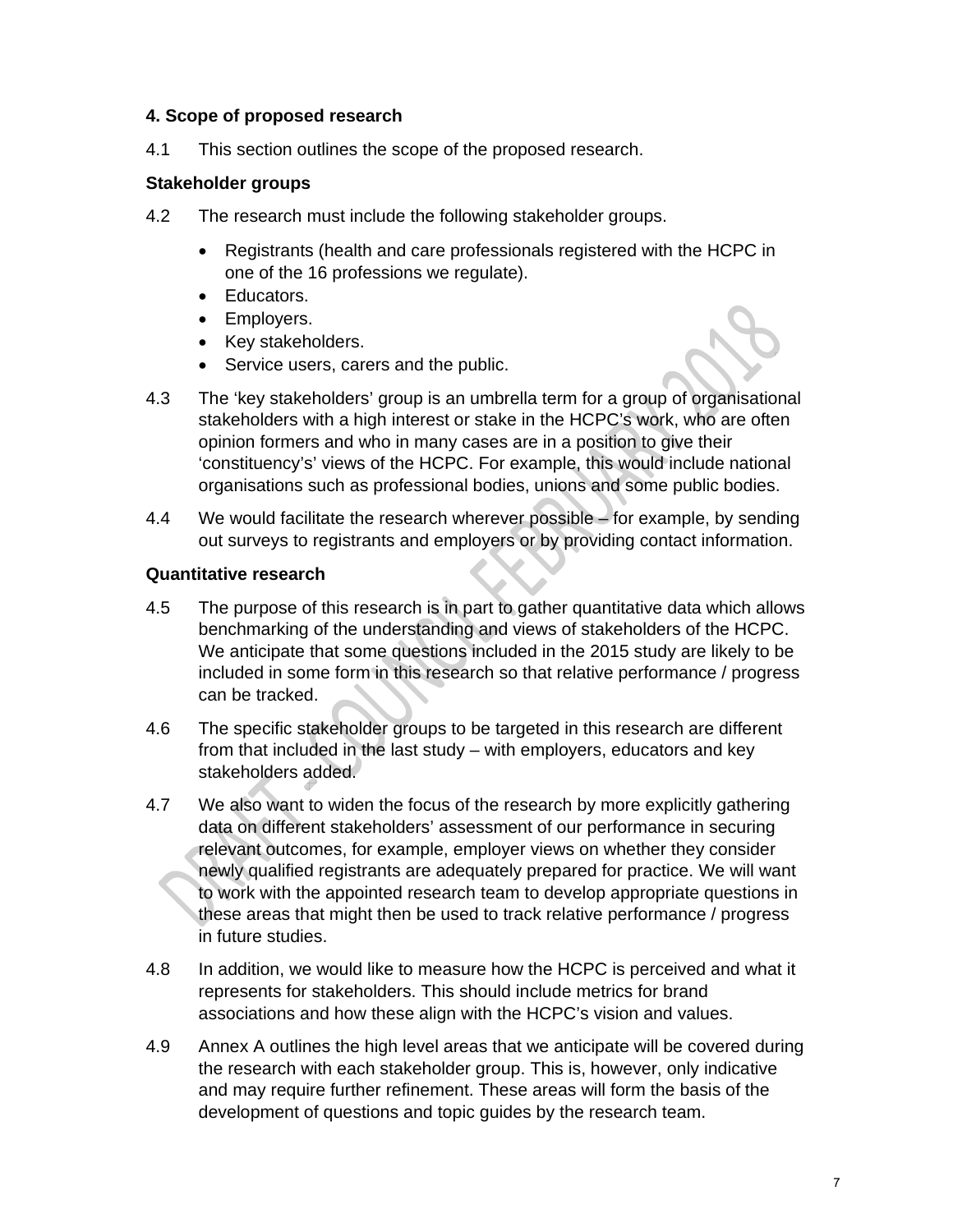# **Qualitative research**

- 4.10 We anticipate that any survey is likely to be primarily quantitative, with potentially a discrete number of free text questions where this might be valuable.
- 4.11 The research should also include qualitative telephone, online or face-to-face depth interviews with key stakeholders (in addition to collecting quantitative data from this group). This would allow greater opportunity for free comment and probing of the reasons behind responses to questions, with a focus on understanding what the HCPC is considered to do well and what might be improved.

#### **Research governance**

- 4.12 We expect the appointed research team to develop a project plan outlining key milestones and to keep this updated for the duration of the research. We expect the appointed research team to provide progress reports on a regular basis.
- 4.13 Sign-off from the HCPC lead will be required at key stages to be agreed with the appointed research team to include the following.
	- Sampling strategy for surveys and interviews.
	- The text of the surveys and discussion guides for interviews.
- 4.14 Payment of the research budget will be made in two instalments 50% on commission and 50% on satisfactory completion of the final report.

# **Final report**

- 4.15 The final report should include a description of the background and objectives of the research, methodology and findings. An Executive summary should be included.
- 4.16 We expect that the final report will include multi-variant analysis (for example, to illustrate, an analysis of the drivers of confidence or lack of confidence amongst registrants).
- 4.17 The research should identify any key themes or issues from the research including any that might merit further exploration. We do not require specific recommendations from the research team as the research findings will be considered in light of the wider context and other activities to determine any actions required.
- 4.18 The research team may be required to present their findings at a Council meeting to be determined (and this should therefore be factored into costings).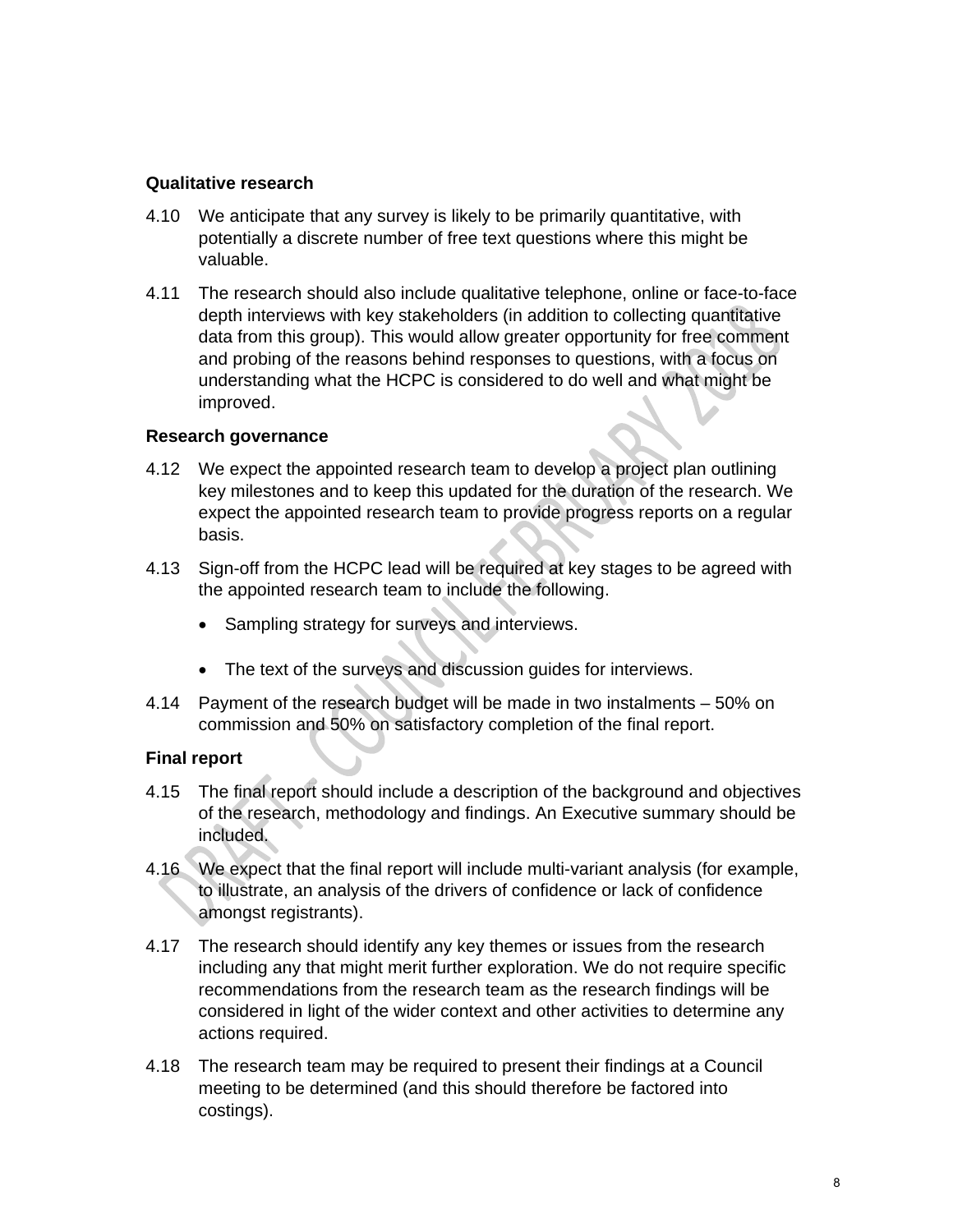## **5. Next steps and anticipated timescale**

5.1 Proposals for this work should be submitted by email to [ ], by no later than **23 March 2018**.

Email: [ ]

- 5.2 For queries about the brief, please contact [] in the first instance.
- 5.3 There is no prescribed format for submitting research proposals. However, they should include the following to be considered for shortlisting.
	- A proposal for how the research would be conducted.
	- An outline timescale including key milestones.
	- Any ethical considerations or approval needed.
	- Arrangements for research governance.
	- Information about the experience of the organisation to deliver the project.
	- The researcher(s) CV(s).
	- A breakdown of costs.
- 5.4 The following are the timescales for this work.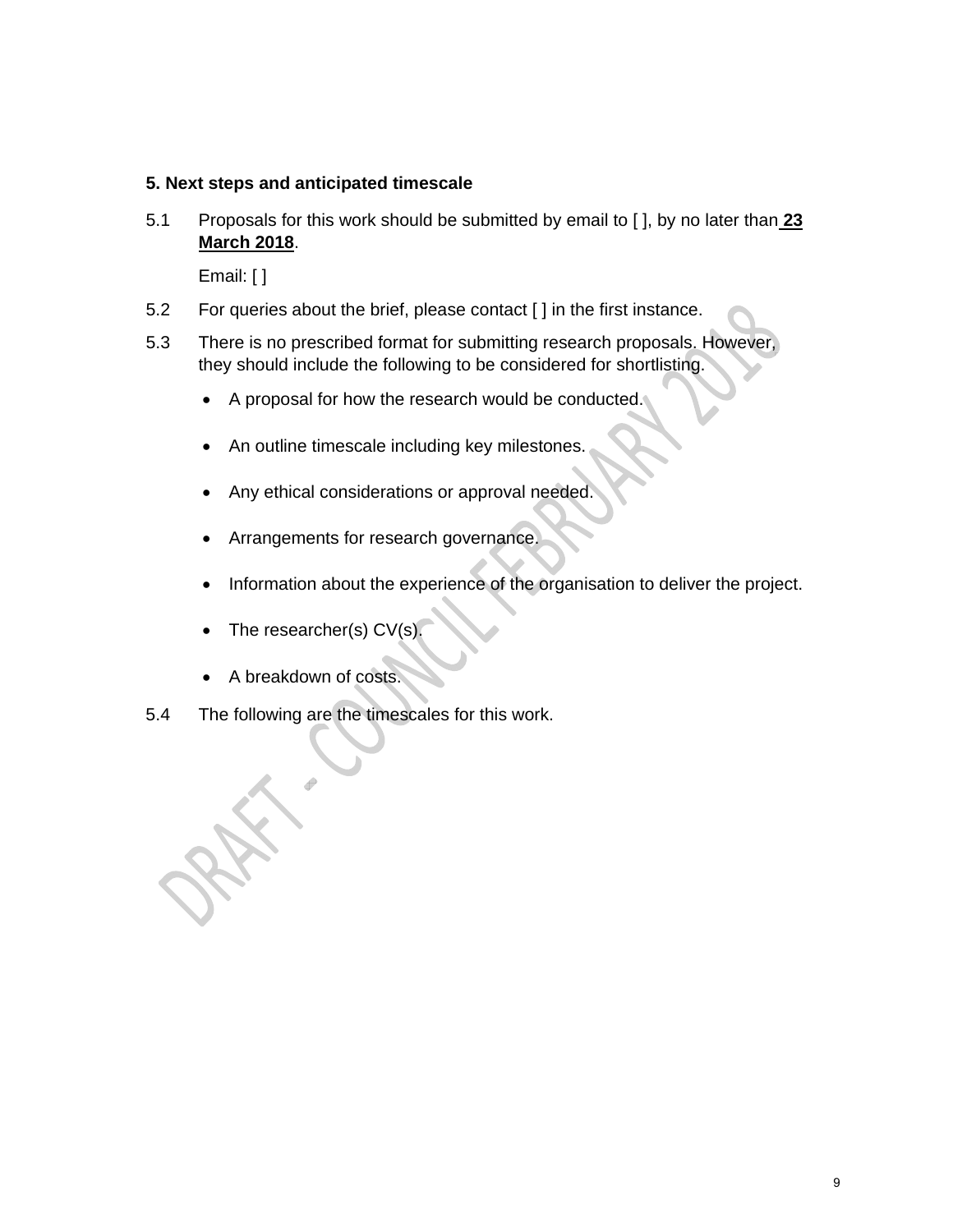| <b>Action</b>                           | <b>Timetable</b>    |
|-----------------------------------------|---------------------|
|                                         |                     |
| Invitation for proposals issued         | By 12 February 2018 |
|                                         |                     |
| Deadline for proposals                  | 20 March 2018       |
|                                         |                     |
| Shortlisting                            | By 12 April 2018    |
|                                         |                     |
| Interviews / meetings with shortlisted  | By 27 April 2018    |
| research team(s) (if required)          |                     |
|                                         |                     |
| Research team appointed                 | By 4 May 2018       |
|                                         |                     |
| Contract signed and research formally   | By 18 May 2018      |
| commences                               |                     |
|                                         |                     |
| Deadline for final report (with a draft | 28 September 2018   |
| available for comment on a date to be   |                     |
| agreed)                                 |                     |

5.5 We anticipate a budget of up to **c.£70,000** (depending on the scope of the research). This budget is inclusive of all costs, including VAT (if applicable) and any contribution to overheads (if applicable).

# **Shortlisting criteria**

- 5.6 Our decision to shortlist or appoint will be based on the research brief, and on an overall assessment of how far the proposal has addressed the HCPC's needs. We will particularly assess research proposals as to the extent to which they meet or exceed the following indicative criteria.
	- The proposal demonstrates understanding of the role of the HCPC as a regulator.
	- The proposal demonstrates understanding of the research aims.
	- The proposal describes an appropriate methodology which is consistent with the research aims (including being replicable in future exercises).
	- The proposal demonstrates that the research team have proven experience and expertise in undertaking research of a similar nature.
	- The proposal demonstrates a clear commitment and ability to deliver the project on time to an appropriately high standard.
	- The proposal represents value for money.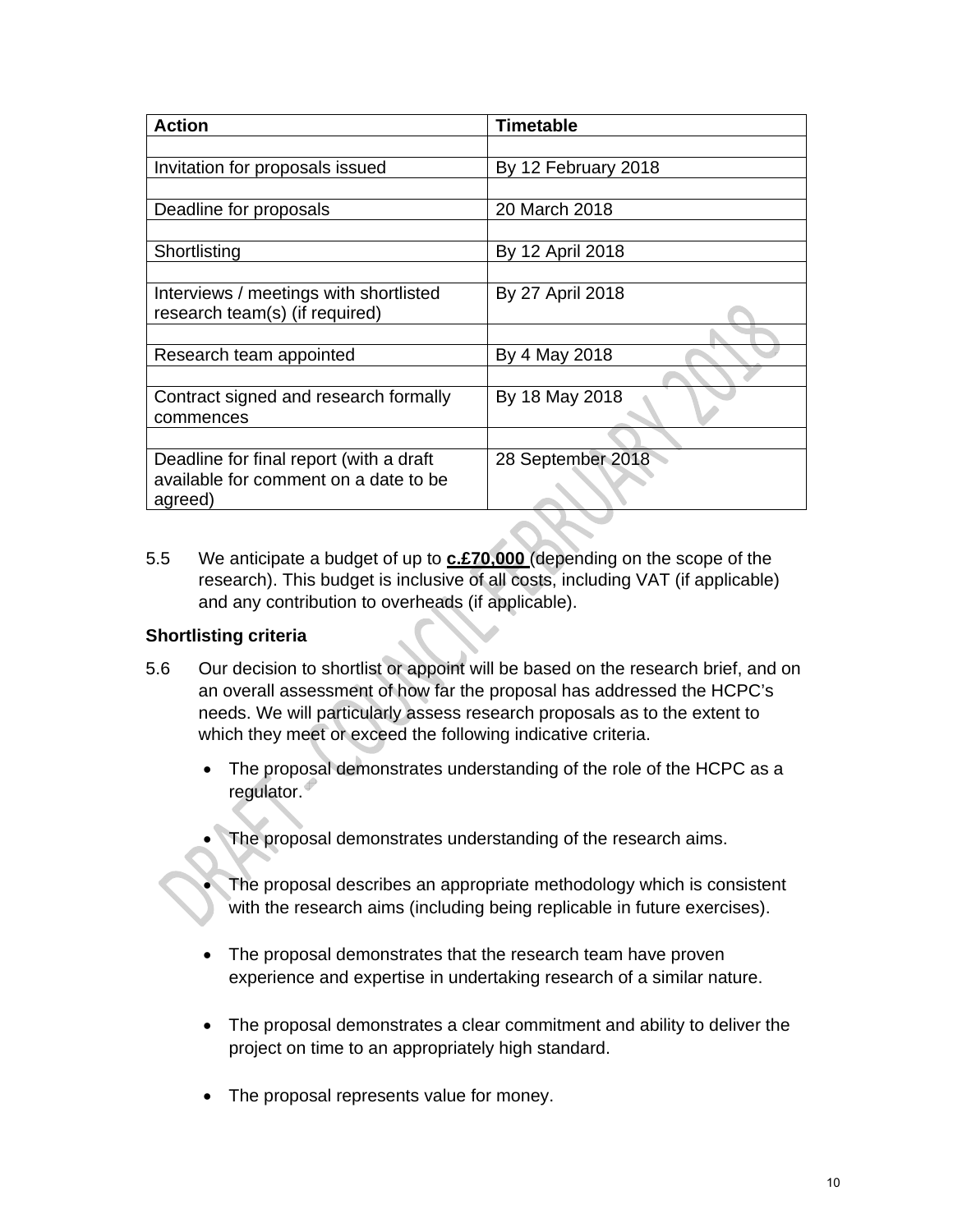| <b>Registrants</b>                                                                                                   | Service users, carers<br>and the public              | <b>Employers</b>                                                                                                     | <b>Key stakeholders</b>                                                                                              | <b>Educators</b>                                                                                                     |
|----------------------------------------------------------------------------------------------------------------------|------------------------------------------------------|----------------------------------------------------------------------------------------------------------------------|----------------------------------------------------------------------------------------------------------------------|----------------------------------------------------------------------------------------------------------------------|
|                                                                                                                      |                                                      | Understanding and views of the HCPC - overall                                                                        |                                                                                                                      |                                                                                                                      |
| Understanding of the<br><b>HCPC's role</b>                                                                           | Understanding of<br>professional regulation          | Understanding of the<br><b>HCPC's role</b>                                                                           | Understanding of the<br><b>HCPC's role</b>                                                                           | Understanding of the<br><b>HCPC's role</b>                                                                           |
| Overall confidence in<br><b>HCPC</b> regulation<br>(including exploration of<br>reasons for being less<br>confident) |                                                      | Overall confidence in<br><b>HCPC</b> regulation<br>(including exploration of<br>reasons for being less<br>confident) | Overall confidence in<br><b>HCPC</b> regulation<br>(including exploration of<br>reasons for being less<br>confident) | Overall confidence in<br><b>HCPC</b> regulation<br>(including exploration of<br>reasons for being less<br>confident) |
|                                                                                                                      |                                                      |                                                                                                                      | Exploration of what the<br><b>HCPC</b> does well and<br>what might be improved<br>(qualitative)                      |                                                                                                                      |
| Use of HCPC registered professionals                                                                                 |                                                      |                                                                                                                      |                                                                                                                      |                                                                                                                      |
|                                                                                                                      | <b>Contact with HCPC</b><br>registered professionals |                                                                                                                      |                                                                                                                      |                                                                                                                      |
|                                                                                                                      | Satisfaction with HCPC<br>registered professionals   |                                                                                                                      |                                                                                                                      |                                                                                                                      |
|                                                                                                                      |                                                      |                                                                                                                      |                                                                                                                      |                                                                                                                      |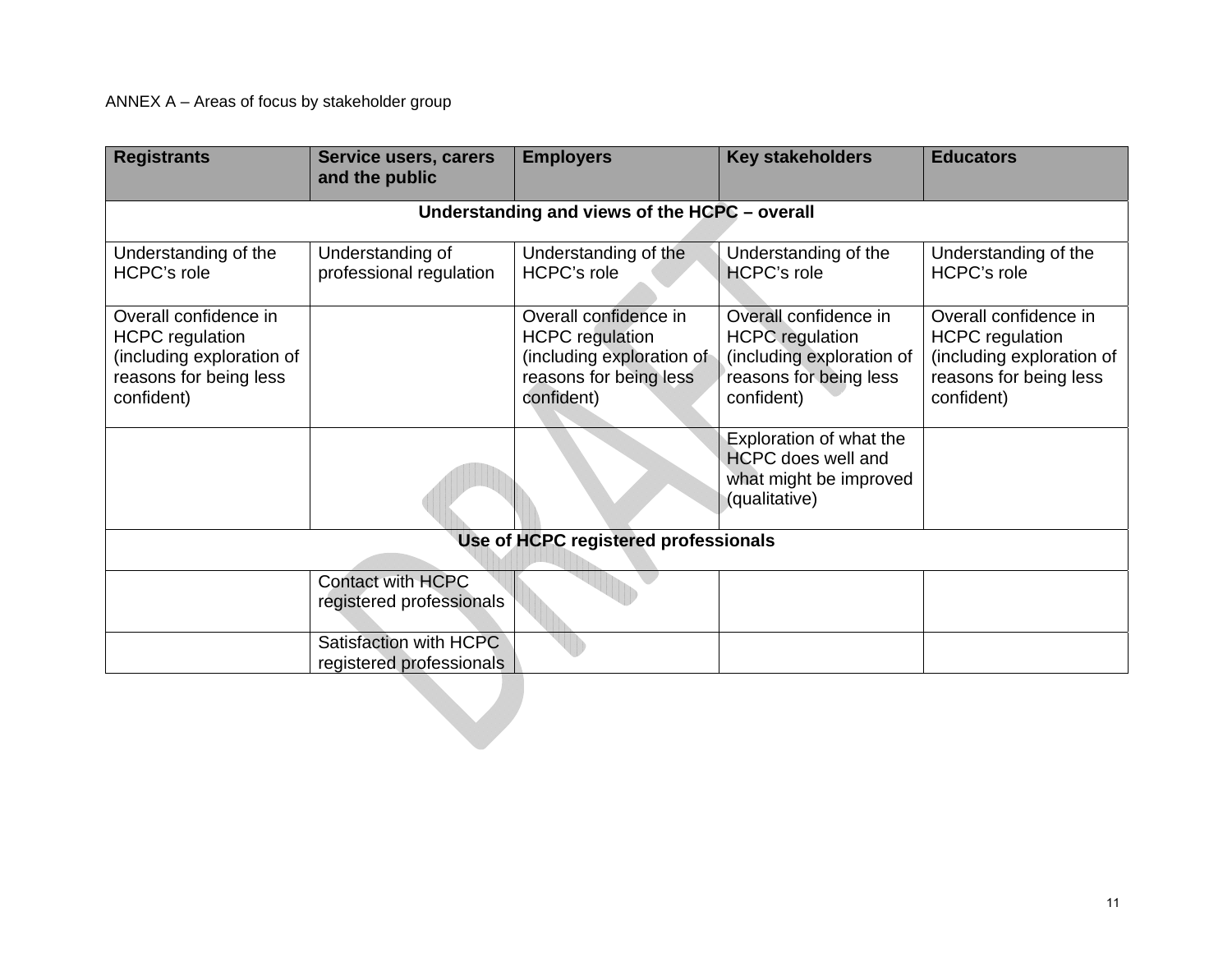| <b>Registrants</b>                                                                                                                                    | Service users, carers<br>and the public                                               | <b>Employers</b>                                       | <b>Key stakeholders</b>                                | <b>Educators</b>                                       |  |
|-------------------------------------------------------------------------------------------------------------------------------------------------------|---------------------------------------------------------------------------------------|--------------------------------------------------------|--------------------------------------------------------|--------------------------------------------------------|--|
| <b>Reporting and escalating concerns</b>                                                                                                              |                                                                                       |                                                        |                                                        |                                                        |  |
| Who would they raise<br>concerns about the<br>safety or wellbeing of<br>service users to                                                              | Who would they raise<br>concerns about a<br><b>HCPC</b> registered<br>professional to |                                                        |                                                        |                                                        |  |
| If they had concerns in<br>the past, did they raise<br>those concerns and to<br>whom                                                                  | If they had concerns in<br>the past, did they raise<br>those concerns and to<br>whom  |                                                        |                                                        |                                                        |  |
| Reasons for not<br>formally raising<br>concerns                                                                                                       | Reasons for not<br>formally raising<br>concerns                                       |                                                        |                                                        |                                                        |  |
| Understanding and<br>awareness of HCPC<br>requirement to report<br>concerns (SCPE 7) and<br>to be open and honest<br>when things go wrong<br>(SCPE 8) |                                                                                       |                                                        |                                                        |                                                        |  |
| <b>Fitness to practise</b>                                                                                                                            |                                                                                       |                                                        |                                                        |                                                        |  |
| Understanding of the<br>fitness to practise<br>process                                                                                                |                                                                                       | Understanding of the<br>fitness to practise<br>process | Understanding of the<br>fitness to practise<br>process | Understanding of the<br>fitness to practise<br>process |  |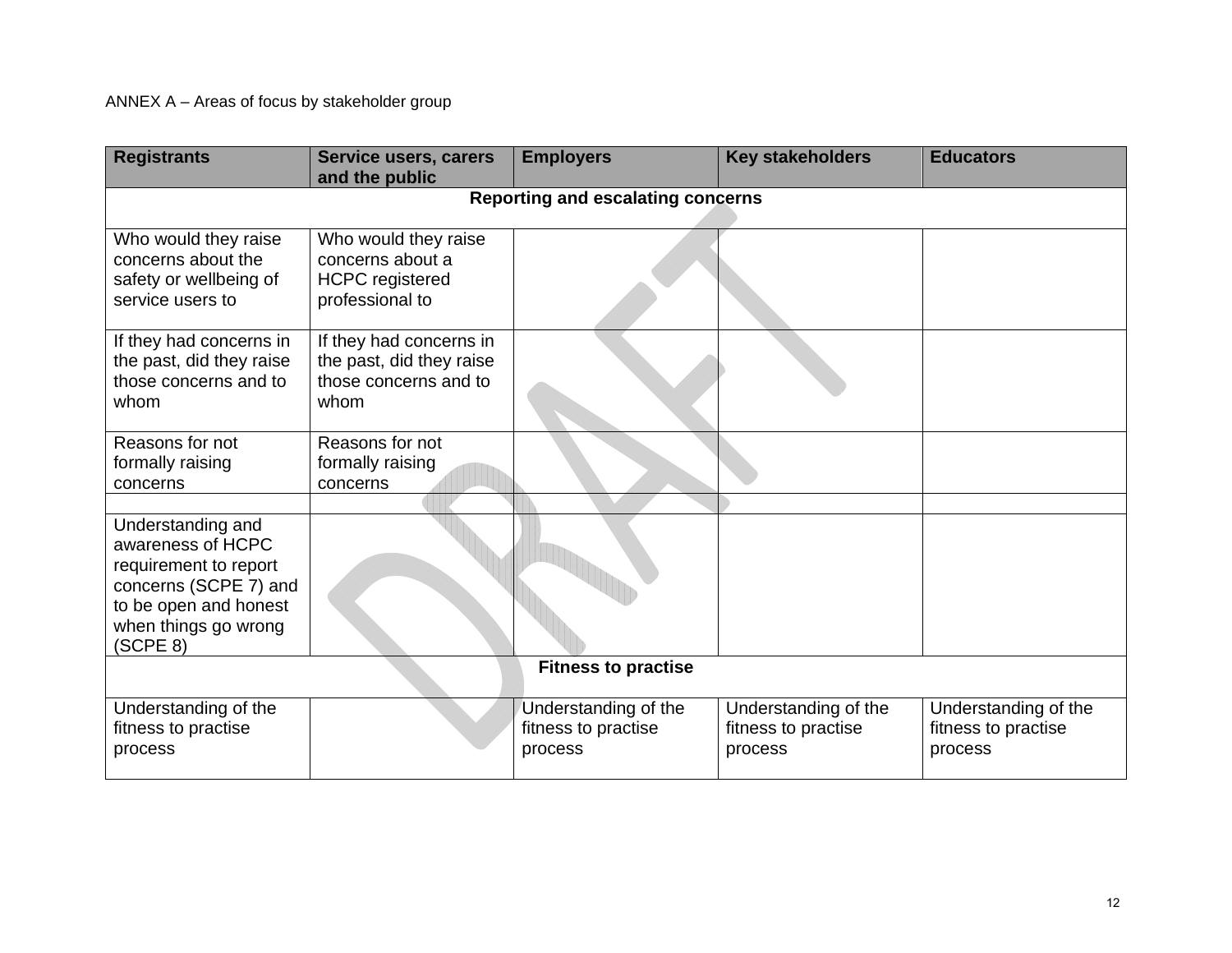# ANNEX A – Areas of focus by stakeholder group

| Confidence in the<br>fairness of fitness to | Confidence in the<br>fairness of fitness to | Confidence in the<br>fairness of fitness to |  |
|---------------------------------------------|---------------------------------------------|---------------------------------------------|--|
| practise investigations                     | practise investigations                     | practise investigations                     |  |
| Confidence in the                           | Confidence in the                           | Confidence in the                           |  |
| fairness of fitness to                      | fairness of fitness to                      | fairness of fitness to                      |  |
| practise hearings                           | practise hearings                           | practise hearings                           |  |
| Understanding of when                       | Understanding of when                       |                                             |  |
| to self-refer (SCPE 9)                      | <b>HCPC</b> registrants                     |                                             |  |
|                                             | should self-refer (SCPE)                    |                                             |  |
|                                             | 9)                                          |                                             |  |
|                                             | Understanding of when                       | Understanding of when                       |  |
|                                             | to make a fitness to                        | to make a fitness to                        |  |
|                                             | practise referral                           | practise referral                           |  |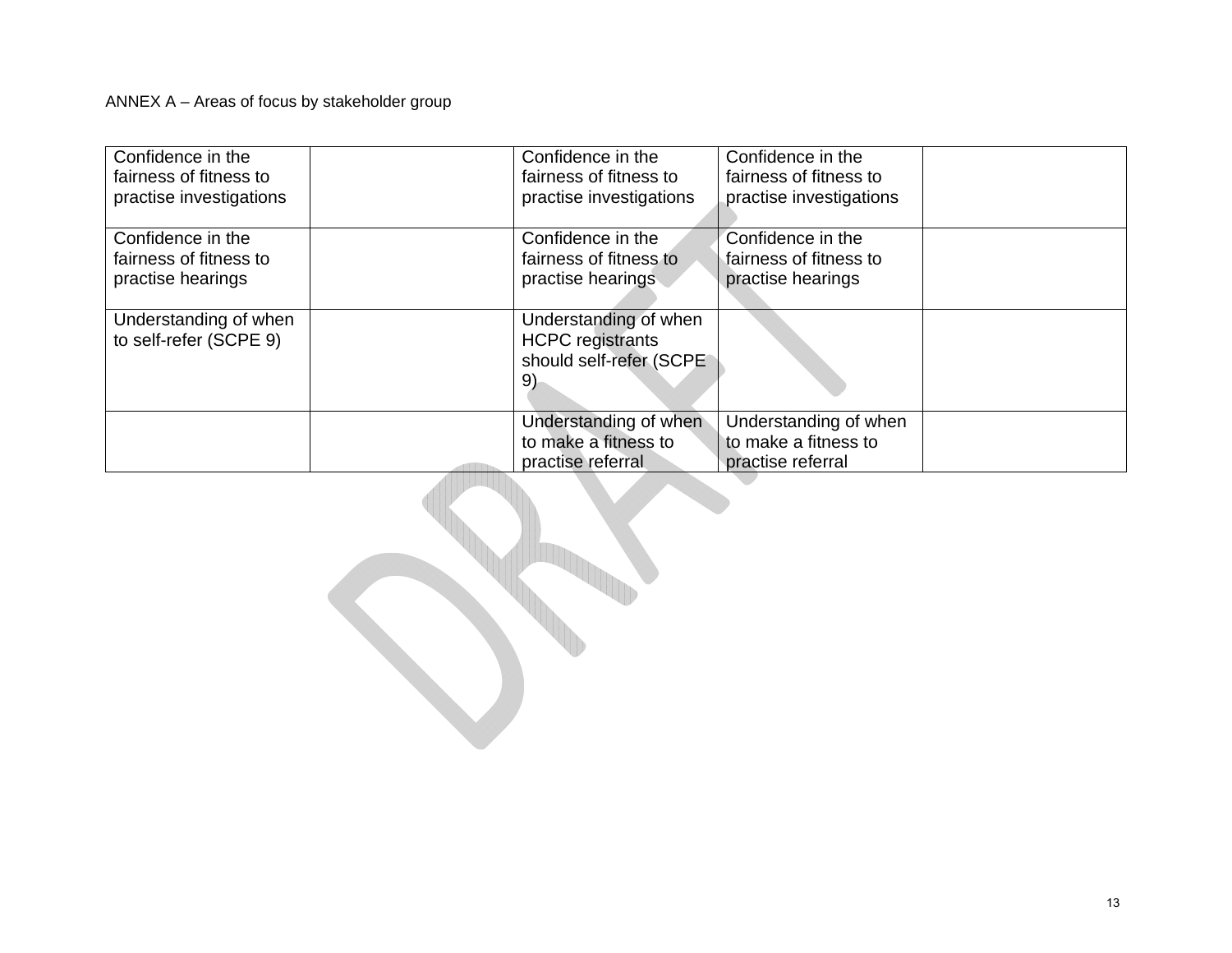| <b>Registrants</b>                                                                                 | <b>Service users, carers</b><br>and the public | <b>Employers</b>                                                                     | <b>Key stakeholders</b>                                                                                        | <b>Educators</b>                                                                                            |
|----------------------------------------------------------------------------------------------------|------------------------------------------------|--------------------------------------------------------------------------------------|----------------------------------------------------------------------------------------------------------------|-------------------------------------------------------------------------------------------------------------|
|                                                                                                    |                                                | <b>Education</b>                                                                     |                                                                                                                |                                                                                                             |
| Confidence that newly<br>qualified graduates are<br>prepared for practice (in<br>their profession) |                                                | Confidence that newly<br>qualified graduates are<br>prepared for practice            | Confidence that newly<br>qualified graduates are<br>prepared for practice                                      | Confidence that newly<br>qualified graduates are<br>prepared for practice                                   |
|                                                                                                    |                                                |                                                                                      | Confidence in quality<br>assurance of education<br>and training<br>programmes (robust,<br>proportionate, fair) | Confidence quality<br>assurance of education<br>and training<br>programmes (robust,<br>proportionate, fair) |
|                                                                                                    |                                                | <b>CPD</b>                                                                           |                                                                                                                |                                                                                                             |
| Understanding of CPD<br>standards                                                                  |                                                | Understanding of CPD<br>standards                                                    | Understanding of CPD<br>standards                                                                              | Understanding of CPD<br>standards                                                                           |
| Confidence in the<br>fairness of the CPD<br>audit process                                          |                                                | Confidence in the<br>fairness of the CPD<br>audit process                            | Confidence in the<br>fairness of the CPD<br>audit process                                                      |                                                                                                             |
| Outcomes from<br>complying with the CPD<br>standards and audits<br>(e.g. reflection)               |                                                | Outcomes from<br>complying with the CPD<br>standards and audits<br>(e.g. reflection) | Outcomes from<br>complying with the CPD<br>standards and audits<br>(e.g. reflection)                           |                                                                                                             |
|                                                                                                    |                                                |                                                                                      |                                                                                                                |                                                                                                             |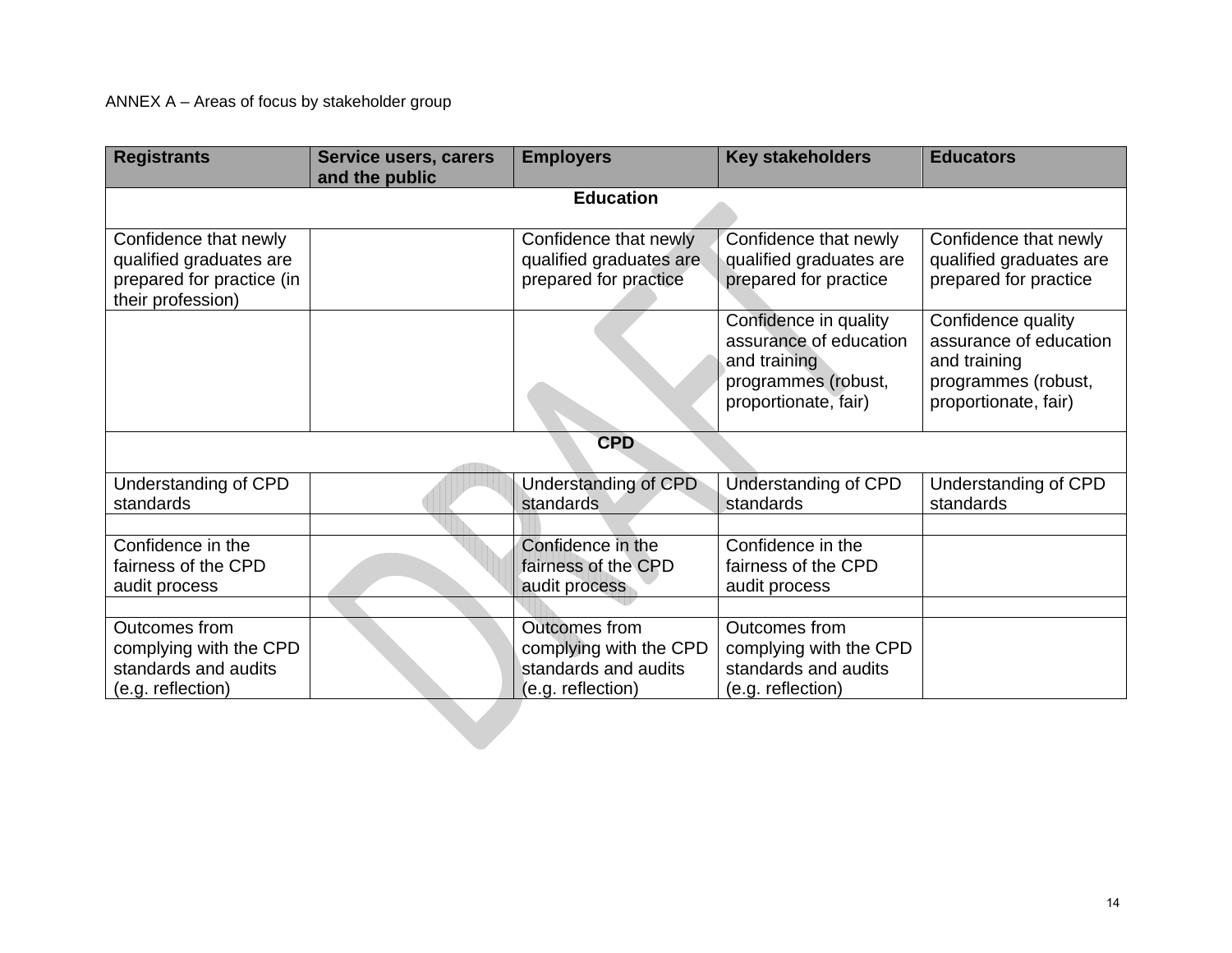| <b>Registration</b>                                                                                                                             |                       |                                                                                                                                                 |                                                                                                                                                 |                                                                                                                                                 |
|-------------------------------------------------------------------------------------------------------------------------------------------------|-----------------------|-------------------------------------------------------------------------------------------------------------------------------------------------|-------------------------------------------------------------------------------------------------------------------------------------------------|-------------------------------------------------------------------------------------------------------------------------------------------------|
| Understanding of the<br>registration renewal<br>process                                                                                         |                       | Understanding of the<br>registration renewal<br>process                                                                                         | Understanding of the<br>registration renewal<br>process                                                                                         |                                                                                                                                                 |
| Fairness of the<br>registration processes<br>to those going through<br>them / to you personally<br>(e.g. applications,<br>readmission, renewal) |                       | Fairness of the<br>registration processes<br>to those going through<br>them / to you personally<br>(e.g. applications,<br>readmission, renewal) | Fairness of the<br>registration processes<br>to those going through<br>them / to you personally<br>(e.g. applications,<br>readmission, renewal) | Fairness of the<br>registration processes<br>to those going through<br>them / to you personally<br>(e.g. applications,<br>readmission, renewal) |
|                                                                                                                                                 |                       |                                                                                                                                                 |                                                                                                                                                 |                                                                                                                                                 |
| Use and accessibility of                                                                                                                        | Use and accessible of | Use and accessibility of                                                                                                                        | Use and accessibility of                                                                                                                        | Use and accessibility of                                                                                                                        |
| the online register                                                                                                                             | the online register   | the online register                                                                                                                             | the online register                                                                                                                             | the online register                                                                                                                             |